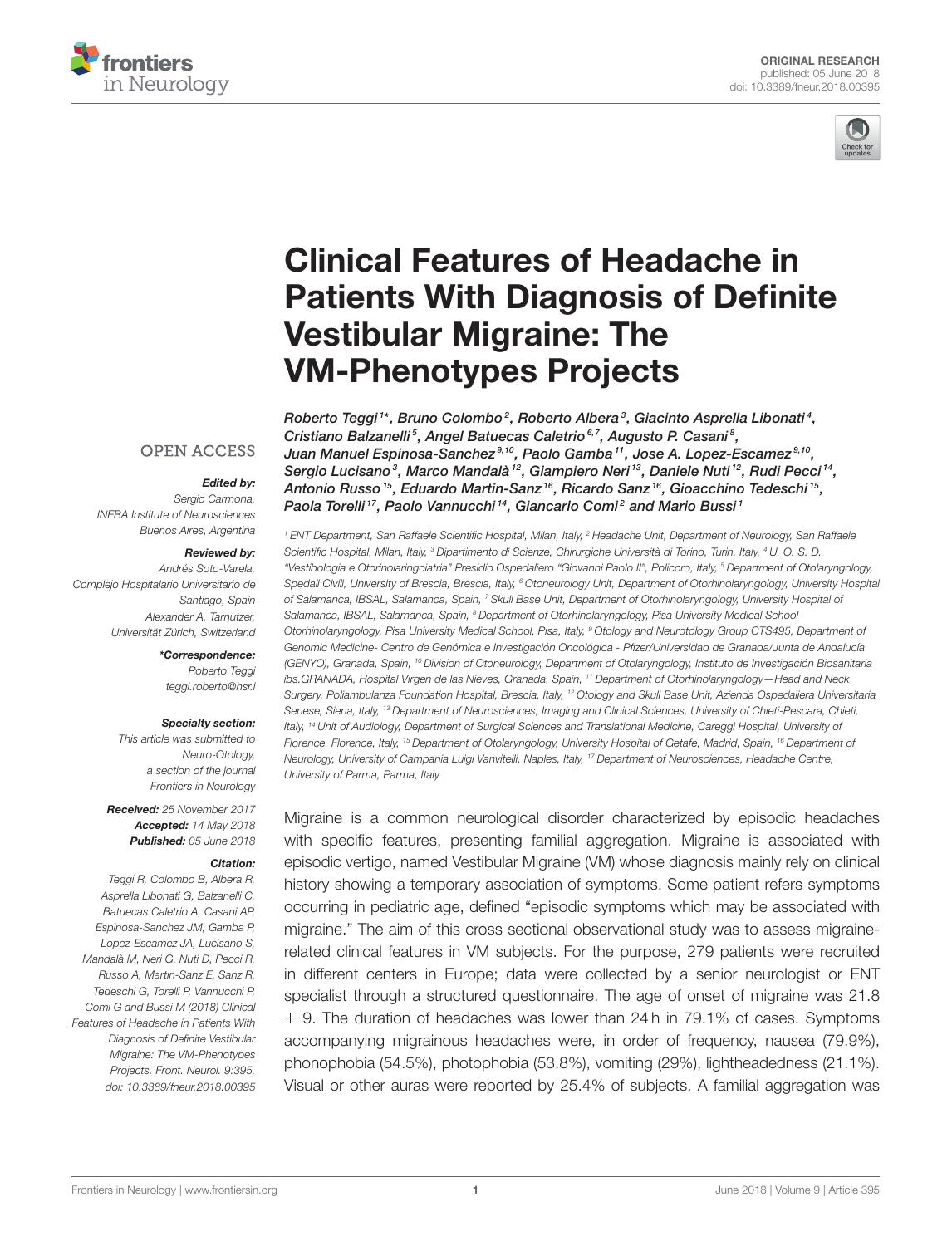referred by 67.4%, while migraine precursors were reported by 52.3% of subjects. Patients reporting nausea and vomiting during headaches more frequently experienced the same symptoms during vertigo. Comparing our results in VM subjects with previously published papers in migraine sufferers, our patients presented a lower duration of headaches and a higher rate of familial aggregation; moreover some common characters were observed in headache and vertigo attacks for accompanying symptoms like nausea and vomiting and clustering of attacks.

Keywords: Vestibular Migraine, vertigo, headache, migraine, clinical diagnosis, vestibular disorders

## INTRODUCTION

Migraine is one of the most prevalent neurological disorder with an estimated number of more than 80 millions sufferers in US and Europe [\(1,](#page-4-0) [2\)](#page-4-1). According to the International Headache Society (HIS) criteria, typically the migrainous headaches last between 4 and 72 h and present at least two of the following features:

- Unilateral.
- Pulsating.
- Moderate or severe intensity of pain.
- Aggravated by, or resulting in the avoidance of, routine physical activity.

In addition, there is at least one of:

- Nausea and vomiting during migraine attacks.
- Photophobia and phonophobia.

Visual and other aura may precede the headache [\(3,](#page-4-2) [4\)](#page-4-3).

In clinical practice the association of vertigo and migraine is of common observation. Particularly, the complaint of vertigo is more elevated in migraineurs than in general population, ranging from 30 to 50% [\(5,](#page-4-4) [6\)](#page-4-5). In previous years, various terms such as migraine-associated dizziness, migraine-related vertigo, and migrainous vertigo have been used to describe episodic vestibular symptoms in patients with migraine when an alternative diagnosis has been ruled out [\(7,](#page-4-6) [8\)](#page-4-7). Since clinical examination is usually normal during the vertigo-free period [\(9\)](#page-4-8) the diagnosis mainly relies on clinical history. Recently, a joint committee between the International Headache Society and the Bárány Society established the following diagnostic criteria for both definite and probable vestibular migraine (VM), the nosological disorder in which migraine is associated with the occurrence of vestibular symptoms and other causal factors are ruled out [\(10\)](#page-4-9).

Definite VM:

- A. At least five episodes with vestibular symptoms of a moderate or severe intensity, lasting 5 min to 72 h.
- B. Current or previous history of migraine with or without aura according to the International Classification of Headache Disorders (ICHD).
- C. One or more migraine features with at least 50% of the vestibular episodes:
	- Headache with at least two of the following characteristics: one-sided location, pulsating quality, moderate or

severe pain intensity, aggravation by routine physical activity

- Photophobia and phonophobia
- Visual aura
- D. Not better accounted for by another vestibular or ICHD diagnosis

In order to diagnose probable VM, only one of the criteria B or C must be observed.

The diagnostic criteria for definite VM are included in the 3rd edition of the International Classification of Headache Disorders (ICHD-III), published in 2013, where it appears in the appendix for new disorders [\(3\)](#page-4-2).

Familial aggregation has been widely observed in migraine [\(11\)](#page-4-10) and episodic vertigo [\(12\)](#page-4-11), and both disorders may arise from the interplay between genetic predisposition and environmental factors.

Finally, ICHD-III included four migraine equivalents in infancy and childhood, defined as "episodic syndromes which may be associated with migraine": cyclic vomiting, abdominal pain, benign paroxysmal vertigo, and benign paroxysmal torticollis. For some of them, an involvement of the vestibular system can be proposed. Motion sickness in pediatric subjects, consisting of autonomic signs and symptoms occurring during movement, has also been studied as a possible migraine precursor [\(13\)](#page-4-12).

The aim of our work was to assess the features of headaches, accompanying symptoms, familial history and migraine precursors in a large sample of subjects with a diagnosis of definite VM and the relationship with accompanying symptoms of vertigo episodes.

## MATERIALS AND METHODS

## **Patients**

In this cross-sectional observational multicentric study, 279 subjects were recruited in different centers in Italy and Spain between January 2016 and March 2017. Participating centers (in order of number of enrolled patients) were Naples (51 patients), Milan (45), Brescia (45), Florence (23), Turin (20), Granada (19), Pisa (16), Parma (15), Salamanca (12), Matera (12), Siena (10), Madrid (6), and Chieti (5). All patients presented a diagnosis of definite VM according to the Bárány/ICHD Society criteria [\(10\)](#page-4-9). To be included, all patients should have at least five attacks of headache with migrainous features. Of the 279 subjects, 235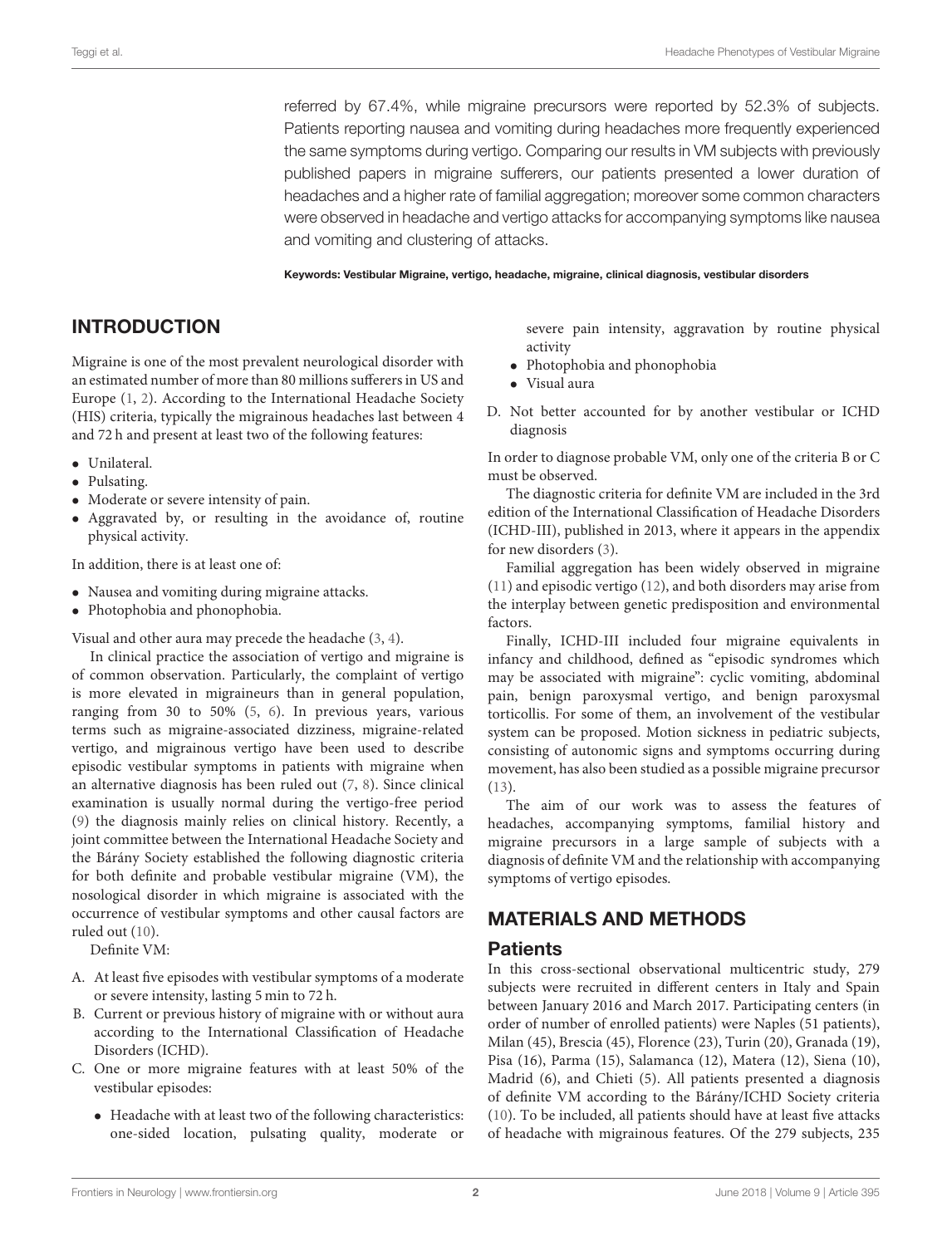(84.2%) were female. The age at inclusion was  $45.8 \pm 13.8$ years (range 18–78 years). All patients were interviewed by a senior neuro-otologist. A six months' follow-up was required to confirm the diagnoses before inclusion. The vestibular phenotype of 252 of the 279 subjects included in this study was previously published [\(14\)](#page-4-13).

Six patients were excluded after the follow up since they developed a low-frequencies sensorineural hearing loss possible related to hydrops. The centers were tertiary referral outpatient clinics or vertigo clinics in general hospitals. This study was approved by the local ethics committees in all of the participating centers. Data were saved on eCRF in our hospital, only senior specialists were given username/password and they were asked to include patients evaluated in their clinical activity presenting criteria for definite VM and signing informed consent.

#### Methods

A full neurotological examination including video HIT, video-nystagmography with caloric testing, an audiometric examination and a CNS MRI with contrast was performed before inclusion. Patients with low frequency sensorineural hearing loss were not included. A diagnosis of migraine was confirmed by a senior neurologist. A structured questionnaire was designed to record the headache characters and accompanying symptoms.

The questionnaire also included patient's age at onset of vestibular symptoms and headache, and a set of questions to determine the accompanying symptoms occurring during the attacks of headache (nausea, vomiting, phono\photophobia, blurred or double vision, feeling lightheaded, weakness of arms and legs, visual aura). Nausea and vomiting occurring during vestibular episodes were also saved. Accompanying symptoms were considered only when occurring in at least 50% of attacks.

Patients were also asked if any of their family members, i.e., another relative in the first or second degree, suffered from migraine in the family.

Finally, the following migraine precursors were investigated in the questionnaire: motion sickness, cyclic vomiting, episodic abdominal pain, episodic vertigo, torticollis [\(13\)](#page-4-12). To diagnose migraine precursors, criteria of ICHD III beta version were observed [\(3\)](#page-4-2).

A positive history for cyclic vomiting has been considered when the patient referred episodes (at least 5) of severe vomiting without apparent cause, lasting for at least 1 h or days alternating with symptom-free periods and occurring with the same stereotyped symptoms and intensity in childhood. Episodic abdominal pain was considered when patients reported recurrent attacks of moderate to severe midline abdominal pain, associated with vasomotor symptoms, nausea and vomiting, lasting 2–72 h and with normality between episodes. Torticollis was diagnosed when the patient reported recurrent and stereotyped episodes of head tilt to one side, perhaps with slight rotation, which remit spontaneously occurring in infants and small children, with onset in the first year. BPV was diagnosed in subjects reporting recurrent brief attacks of vertigo, occurring without warning and resolving spontaneously, in otherwise healthy children.

We included motion sickness among them, although not commonly accepted, and probably better definable migraine marker.

## Statistical Analysis

Absolute and relative frequencies of each symptom were calculated and compared between different groups using Chisquared statistics. Quantitative variables are presented as mean  $±$  standard deviation and unpaired Student's t-tests were used to compare them. A  $p < 0.05$  was considered to be statistically significant. A Spearman test was performed to investigate the association between different variables and a Bonferroni correction was applied. One full regression model was calculated to assess the independent role of migraine precursors on age of onset of vertigo. We used SPSS software version 17.0 (SPSS, Inc., Chicago, IL, USA) for statistical analysis.

## RESULTS

In our sample the first headache occurred at  $21.8 \pm 9$  (ranging between 12 and 50 years old), while the first vertigo at 37.4  $\pm$ 13.1 (ranging between 17 and 70). In 19 cases patients reported synchronous occurrence of headache and vertigo; these patients presented a lower age of onset of both disorders (mean age of 19.8  $\pm$  2.1,  $p < 0.05$ ). The female\male ratio was 5.3/1.

The number of attacks of headache in the last 12 months was 1.09 (ranging between 0.5 and 2).

In **[Table 1](#page-2-0)** are reported the localization of the headaches in our sample, while **[Table 2](#page-3-0)** reports the duration of headaches in the sample; no difference was detected for the age of onset of headaches in subgroups with different duration of headaches. Investigators were asked to save the most frequent location and duration of headaches.

Accompanying symptoms occurring during headaches are reported in **[Table 3](#page-3-1)**.

A correlation has been found between nausea and vomiting during headaches and during vertigo; in the subgroup of 223 patients referring nausea in at least 50% of headaches,

<span id="page-2-0"></span>

| <b>TABLE 1</b>   Localization of headaches; in the second column the total number of |
|--------------------------------------------------------------------------------------|
| subjects (and percentages).                                                          |

| <b>Localization of headaches</b>  | Total number (and percentages) |
|-----------------------------------|--------------------------------|
| Above right or left eyebrow       | 26 (9.3%)                      |
| Above both eyebrows               | 24 (8.6%)                      |
| Behind right or left eye          | 26 (9.3%)                      |
| Behind both eyes                  | 24 (8.6%)                      |
| Right or left temporal region     | 48 (17.2%)                     |
| Both temporal regions             | 68 (24.4%)                     |
| Back of the head on right or left | 27 (9.7%)                      |
| Back of the head on both sides    | 36 (12.9%)                     |
|                                   |                                |

Most frequent locations have been saved.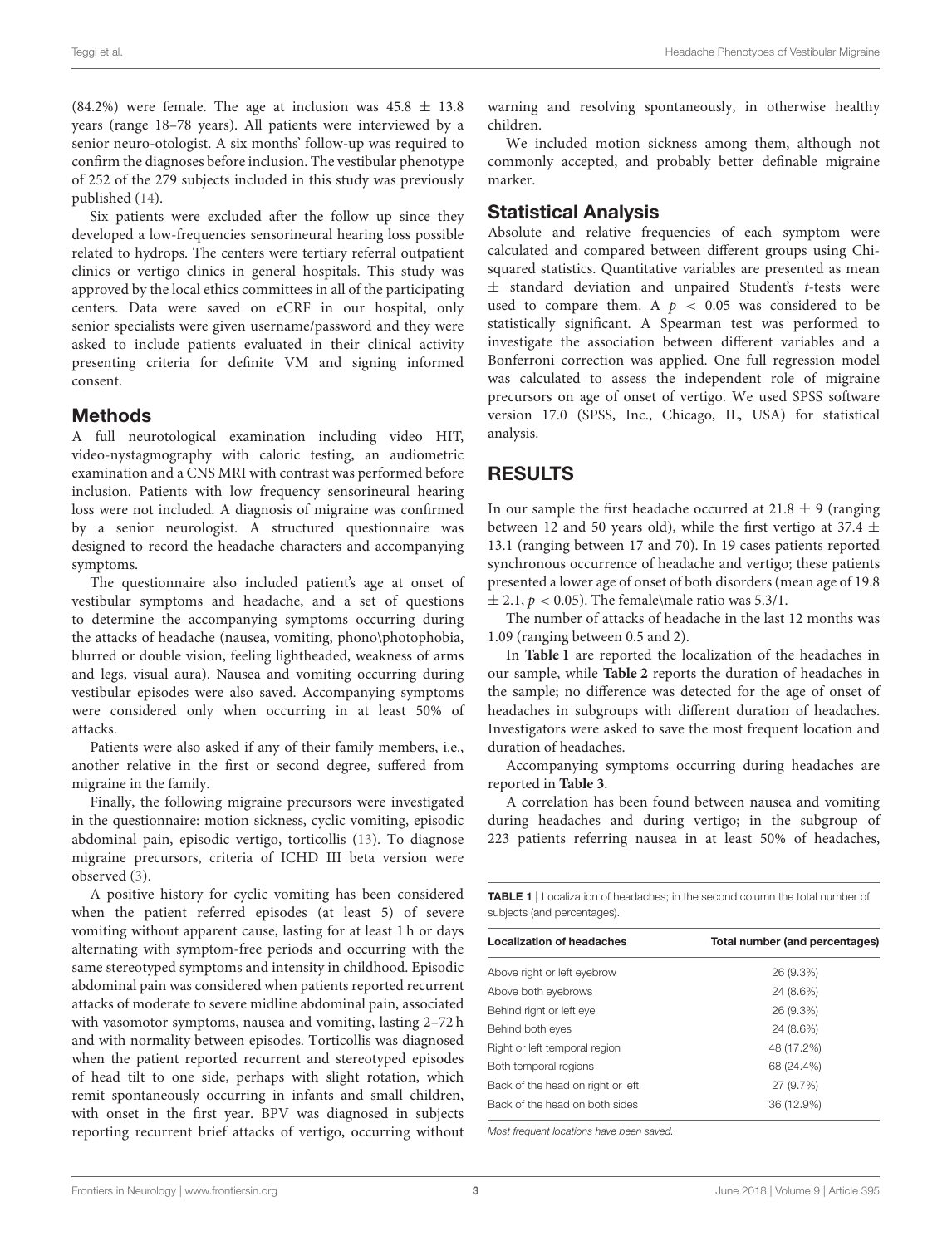145 (65%) also referred nausea during vertigo, while 27 (48%) of 56 subjects without nausea during headaches  $(χ<sup>2</sup> = 5.35, p = 0.02)$ . Similarly, in the subgroup of 81 patients referring vomiting during headaches, 46 (56.8%) also referred vomiting during vertigo, while 8 (4%) in the subgroup of 198 subjects with a negative history of vomiting during headaches reported vomiting during vertigo ( $\chi^2 = 107$ ,  $p < 0.0001$ ).

Seventy-one (25.4%) subjects referred visual or other auras preceding headaches; they did not present differences compared with the total sample for the age of onset of headache ( $21.2 \pm 8.3$ ).

One hundred-eighty eight (67.4%) subjects reported familial cases of headaches with migrainous features among relatives of first or second degree. Among 71 subjects with aura, 62 (87.3%) reported familial cases of migraine ( $p = 0.001$ ).

One hundred forty-six subjects (52.3%) reported a positive history for at least one of migraine precursors. The total number and frequency are reported in the **[Table 4](#page-3-2)**.

A Spearman test demonstrated a correlation between a positive history for at least one precursor and age of occurrence of the first headache ( $t = 2.31$ ,  $p = 0.02$ ). No statistics has been found between the presence of precursors and clinical features of headaches.

Finally, 40 patients (14.3%) reported headaches clustered in specific periods, while 54 for vertigo attacks (19.3%). A strong correlation has been found between the two variables ( $t = 9.75$ ,  $p \leq 0.0001$ ).

<span id="page-3-0"></span>TABLE 2 | Duration of headache attacks; in the second column the total number of subjects (and percentages).

| Duration of headache | Total number (and percentage) |
|----------------------|-------------------------------|
| Within 2 h           | 17 (6.2%)                     |
| $3-4h$               | 43 (15.5%)                    |
| $5 - 12h$            | 55 (19.8%)                    |
| $12 - 24h$           | 104 (37.6%)                   |
| $1 - 3$ days         | 58 (20.8%)                    |
| More than 1 week     | $2(0.1\%)$                    |

The most frequent duration was saved; patients were included if they had at least 5 headaches lasting more than 4 h.

<span id="page-3-1"></span>TABLE 3 | Accompanying symptoms of headaches; in the second column the total number of subjects (and percentages) referring symptom in at least 50% of attacks.

| <b>Accompanying symptoms</b> | Total number (and percentage) |
|------------------------------|-------------------------------|
| Phonophobia                  | 152 (54.5%)                   |
| Photophobia                  | 150 (53.8%)                   |
| Lightheadedness              | 59 (21.1%)                    |
| Blurred\Double vision        | 22 (7.9%)                     |
| Loss of vision               | 17 (6.1%)                     |
| Weakness of arms and legs    | 23 (9.5%)                     |
| Nausea                       | 223 (79.9%)                   |
| Vomiting                     | 81 (29%)                      |

### **DISCUSSION**

Vestibular Migraine (VM) is a common variant of migraine, resulting in recurrent vestibular symptoms in association with migraine features. It is the most frequent central cause of episodic vertigo and the second most important cause of vertigo overall [\(15\)](#page-4-14).VM diagnosis is primarily based on clinical history [\(16\)](#page-4-15). Admittedly, symptoms may be heterogeneous among VM patients; in a previous paper we presented data regarding vestibular manifestations on a sample of subjects fulfilling VM criteria [\(14\)](#page-4-13).

From this background, VM-Phenotypes project has the purpose to better elucidate the patients' characteristics and phenotypes by assessing a large sample of probands with definite VM diagnosis.

Data were collected during clinical activity in specialized Headache and ENT Departments.

The VM diagnosis rely on very accurate anamnestic selfreport data, focused on migraine and vestibular symptoms: since the structured interview was performed by a Senior Neurologist or a Senior Otologist in tertiary University Clinics, we were able to consecutively include 279 patients with a confirmed diagnosis of definite VM.

In our Caucasian group of VM patients, 84.2% were females with an age at inclusion of 45.8 years. This VM female prevalence is higher in comparison with Caucasian female:male migraine (with or without aura) prevalence at the same age (3.5:1) [\(17\)](#page-5-0).

The onset of migraine preceded the onset of vertigo by around 15 years, while the age of the first episode of migraine in VM patients does not demonstrate differences with that of general migraineurs population [\(2\)](#page-4-1).

Interestingly, in VM patients reporting a synchronous onset of migraine and vertigo, the age of onset of both is lower. On the opposite, we found no difference for onset of headaches in VM patients with or without aura.

Considering the well-known aggregation of migraine within families, it could be speculated a genetic contribution in this group of VM patients.

Moreover, focusing on putative genetic aspects, we found a considerable high rate of VM patients with a familial history of migraine (67.4%) compared to previously published data on general population of migraineurs reporting an heritability ranging from 34 to 57% [\(18\)](#page-5-1).

As far as migraine symptoms are concerned, in our VM patients' sample duration of migraine is variable, although a high rate of VM patients (79.1%) reported attacks lasting <24 h. This

<span id="page-3-2"></span>TABLE 4 | Migraine precursors in VM patients; in the second column the total number (and percentage) of patients.

| <b>Migraine precursors</b> |           |  |
|----------------------------|-----------|--|
|                            |           |  |
| Cyclic vomiting            | 24 (8.6%) |  |
| Episodic abdominal pain    | 18 (6.5%) |  |
| Episodic vertigo (BPV)     | 12 (4.3%) |  |
| <b>Torticollis</b>         | 12 (4.3%) |  |
|                            |           |  |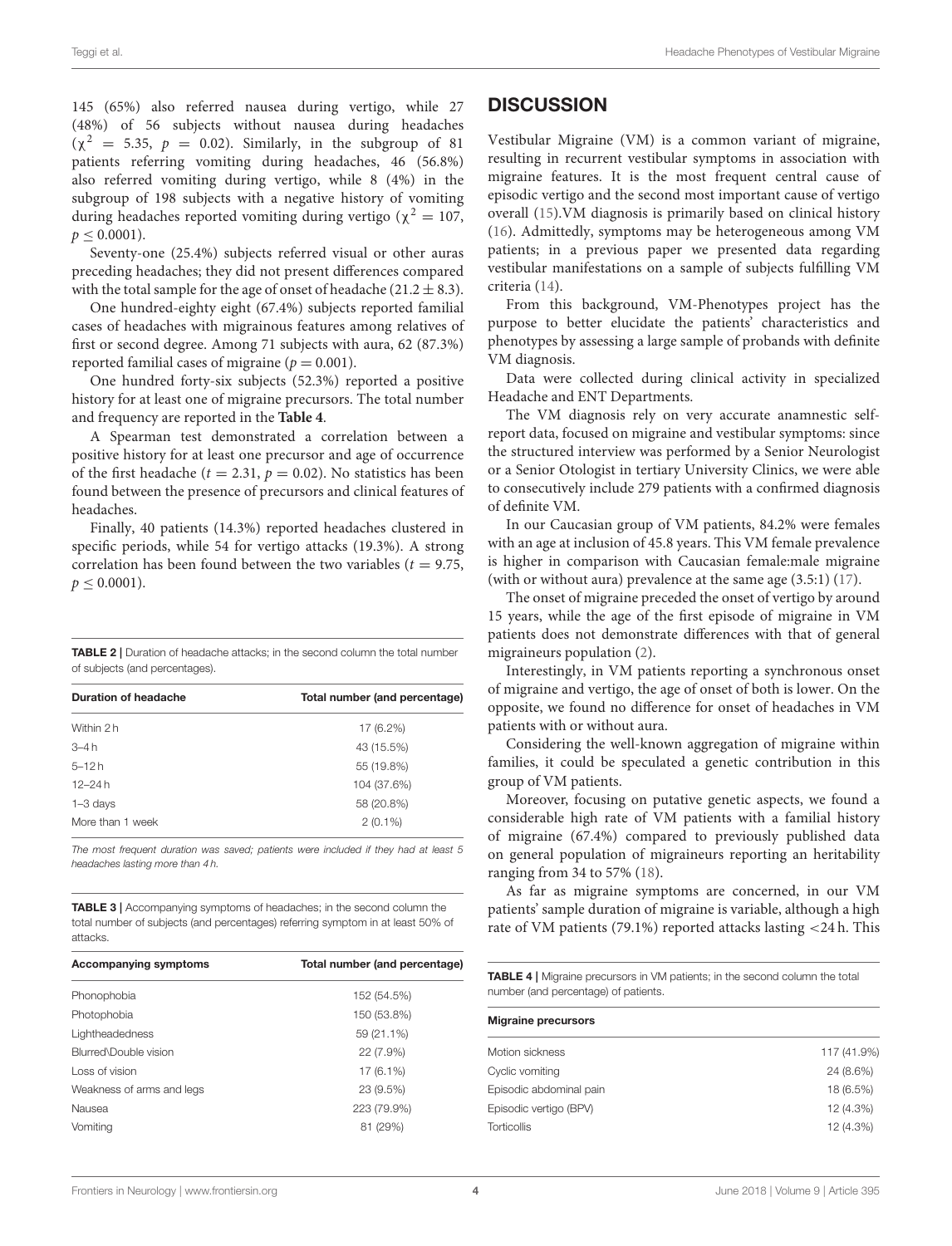is in contrast with classical studies whereas among women, ∼71% of attacks last longer than 24 h [\(19\)](#page-5-2).

In our group of VM patients we found a high percentage (69%) of subjects referring at least one of the pediatric precursors of migraine, with a particular preminence of motion sickness  $(42.8\%)$ 

As far as the rate of migraine precursors in pediatric age is concerned, these data are in line with previous published works  $(20)$ 

In our knowledge this is the first work describing a possible relationship between migraine precursors and onset of headache on adulthood. Considering data on migraine precursor, we can speculate about some possible predisposing factor in childhood to eventually develop VM.

As a final consideration, in VM subjects some "specific features" are maintained in vertigo and headache attacks; above all, patients reporting nausea and vomiting during headaches more easily experience nausea and vomiting during vertigo. Moreover, clustering of headaches and vertigo more easily happens in specific patients. It could be speculated that an "autonomic hypersensitivity" in these subjects may play a role in the finding.

In summary, in our group of Caucasian VM patients, preminent phenotypic migraine features are: female patients with migraine attacks of moderate to severe intensity, duration less of 24h, low frequency (one attack per month) and predisposing factors such as familiarity and precursors in pediatric age (motion sickness in particular).

## **REFERENCES**

- <span id="page-4-0"></span>1. Murray CJ, Vos T, Lozano R, Naghavi M, Flaxman AD, Michaud C, et al. Disability-adjusted life years (DALYs) for 291 diseases and injuries in 21 regions, 1990–2010: a systematic analysis for the Global Burden of Disease Study 2010. Lancet (2012) **380**:2197–223. doi: [10.1016/S0140-6736\(12\)61689-4](https://doi.org/10.1016/S0140-6736(12)61689-4)
- <span id="page-4-1"></span>2. Lipton RB, Bigal ME, Diamond M, Freitag F, Reed ML, Stewart WF. Migraine prevalence, disease burden, and the need for preventive therapy. Neurology (2007) **68**:343–9. doi: [10.1212/01.wnl.0000252808.97649.21](https://doi.org/10.1212/01.wnl.0000252808.97649.21)
- <span id="page-4-2"></span>3. Headache Classification Committee of the International Headache Society (IHS). The International Classification of Headache Disorders, 3rd edition (beta version). Cephalalgia (2013) **33**:629–808. doi: [10.1177/0333102413485658](https://doi.org/10.1177/0333102413485658)
- <span id="page-4-3"></span>4. Silberstein SD. Migraine pathophysiology and its clinical implications. Cephalalgia (2004) **24**(Suppl. 2):2–7. doi: [10.1111/j.1468-2982.2004.00892.x](https://doi.org/10.1111/j.1468-2982.2004.00892.x)
- <span id="page-4-4"></span>5. Vuković V, Plavec D, Galinović I, Lovrenčić-Huzjan A, Budišić M, Demarin V. Prevalence of vertigo, dizziness, and migrainous vertigo in patients with migraine. Headache (2007) **47**:1427–35. doi: [10.1111/j.1526-4610.2007.00939.x](https://doi.org/10.1111/j.1526-4610.2007.00939.x)
- <span id="page-4-5"></span>6. Cha YH, Lee H, Santell LS, Baloh RW. Association of benign recurrent vertigo and migraine in 208 patients. Cephalalgia (2009) **29**:550–5. doi: [10.1111/j.1468-2982.2008.01770.x](https://doi.org/10.1111/j.1468-2982.2008.01770.x)
- <span id="page-4-6"></span>7. Neuhauser HK, Radtke A, von Brevern M, Feldmann M, Lezius F, Ziese T, et al. Migrainous vertigo: prevalence and impact on quality of life. Neurology (2006) **67**[:1028–33. doi: 10.1212/01.wnl.0000237539.09](https://doi.org/10.1212/01.wnl.0000237539.09942.06) 942.06

Finally, we want to underline some possible limitations of our study. Above all, evaluation of familial cases and clinical history of migraine precursors may present some uncertainty, since these data were collected mainly during the structured interview with the patient.

Admittedly, diagnosis of VM remains a challenge for Neurologists and ENT specialists.

The knowledge of disease course and phenotype characteristics from the pediatric age to adulthood could be essential to provide an early diagnosis, a reliable prognosis and a valuable care for VM patients.

# ETHICS STATEMENT

This study was carried out in accordance with the recommendations of name of guidelines, name of committee with written informed consent from all subjects. All subjects gave written informed consent in accordance with the Declaration of Helsinki. The protocol was approved by the name of committee.

# AUTHOR CONTRIBUTIONS

RT and BC performed statistical analysis of data and wrote the paper. Data were collected by all other participants. All authors agree with the conclusions.

## FUNDING

The work was partially funded by FICEF (Fondazione Italiana Cefalee).

- <span id="page-4-7"></span>8. Maione A. Migraine-related vertigo: diagnostic criteria and prophylactic treatment. Laryngoscope (2006) **116**:1782–6. doi: [10.1097/01.mlg.0000231302.77922.c5](https://doi.org/10.1097/01.mlg.0000231302.77922.c5)
- <span id="page-4-8"></span>9. von Brevern M, Lempert T. Vestibular migraine. Handb Clin Neurol. (2016) **137**:301–16. doi: [10.1016/B978-0-444-63437-5.00022-4](https://doi.org/10.1016/B978-0-444-63437-5.00022-4)
- <span id="page-4-9"></span>10. Lempert T, Olesen J, Furman J, Waterston J, Seemungal B, Carey J, et al. Vestibular migraine: diagnostic criteria. J Vestib Res. (2012) **22**:167–72. doi: [10.3233/VES-2012-0453](https://doi.org/10.3233/VES-2012-0453)
- <span id="page-4-10"></span>11. Hansen RD, Christensen AF, Olesen J. Family studies to find rare high risk variants in migraine. J Headache Pain (2017) **18**:32. doi: [10.1186/s10194-017-0729-y](https://doi.org/10.1186/s10194-017-0729-y)
- <span id="page-4-11"></span>12. Frejo L, Giegling I, Teggi R, Lopez-Escamez JA, Rujescu D. Genetics of vestibular disorders: pathophysiological insights. J Neurol. (2016) **263**(Suppl. 1):45–53. doi: [10.1007/s00415-015-7988-9](https://doi.org/10.1007/s00415-015-7988-9)
- <span id="page-4-12"></span>13. Lagman-Bartolome AM, Lay C. Pediatric migraine variants: a review of epidemiology, diagnosis, treatment, and outcome. Curr Neurol Neurosci Rep. (2015) **15**:34. doi: [10.1007/s11910-015-0551-3](https://doi.org/10.1007/s11910-015-0551-3)
- <span id="page-4-13"></span>14. Teggi R, Colombo B, Albera R, Asprella Libonati G, Balzanelli C, Batuecas Caletrio A, et al. Clinical features, familial history, and migraine precursors in patients with definite vestibular migraine: the VM-Phenotypes Projects. Headache (2017) **58**:534–44. doi: [10.1111/head.13240](https://doi.org/10.1111/head.13240)
- <span id="page-4-14"></span>15. Maldonado Fernández M, Birdi JS, Irving GJ, Murdin L, Kivekäs I, Strupp M. Pharmacological agents for the prevention of vestibular migraine. Cochrane Database Sysr Rev. (2015) **21**:CD010600. doi: [10.1002/14651858.CD010600.pub2](https://doi.org/10.1002/14651858.CD010600.pub2)
- <span id="page-4-15"></span>16. Colombo B, Teggi R. Vestibular migraine:who is the patient? Neurol Sci. (2017) **38**:107–10. doi: [10.1007/s10072-017-2882-0](https://doi.org/10.1007/s10072-017-2882-0)